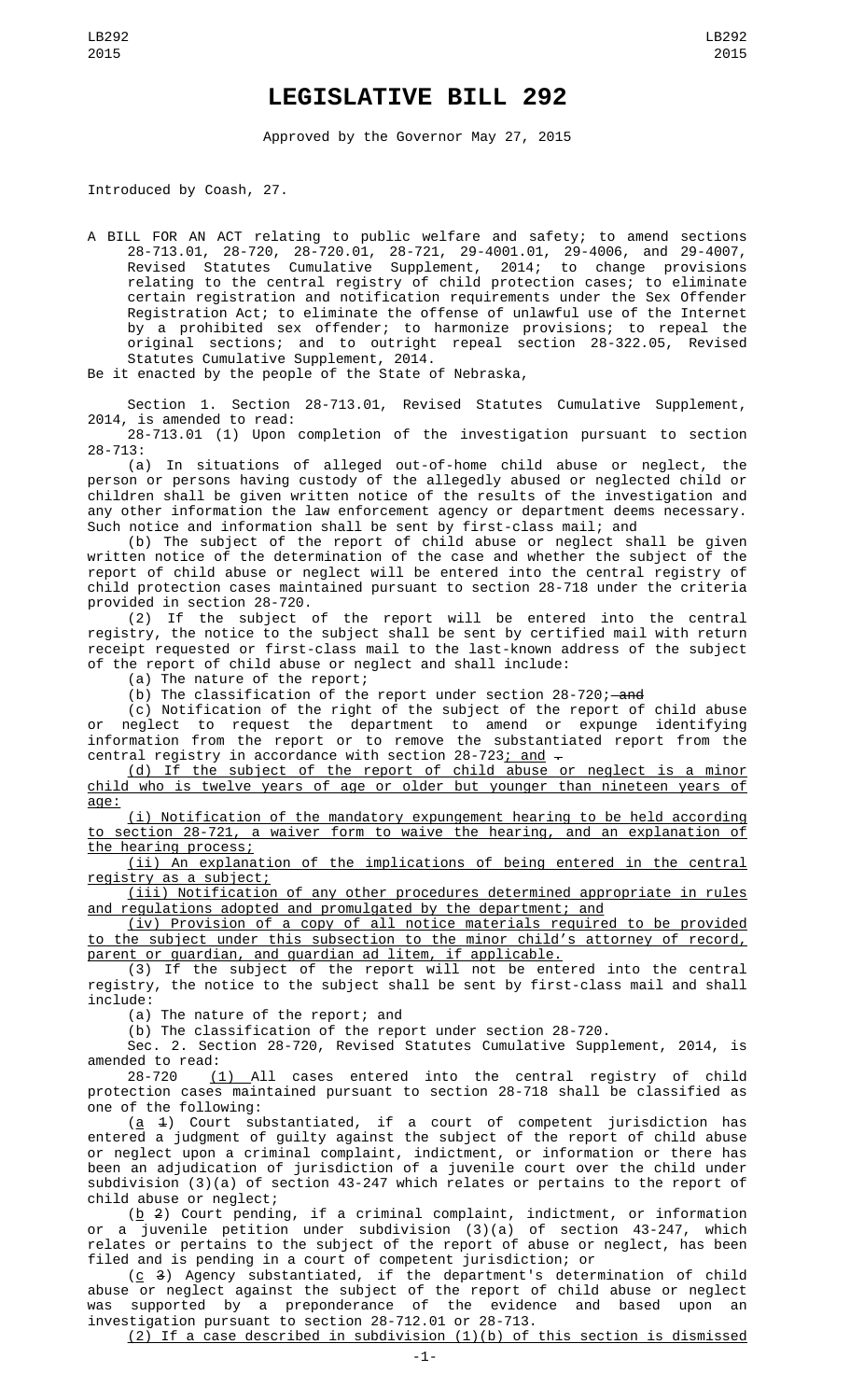by the court or a juvenile petition under subdivision (3)(a) of section 43-247 is redesignated to indicate there is no fault on the part of the parent, guardian, or custodian, the case shall be immediately expunged from the central registry of child protection cases.

 $(3)(a)$  If the subject of the report of child abuse or neglect is a minor child who is younger than twelve years of age, the case shall not be entered into the central registry of child protection cases.

(b) If a juvenile petition is filed under subdivision (3)(a) of section 43-247 indicating that the juvenile is without proper support through no fault of his or her parent, guardian, or custodian, the case shall not be entered into the central registry of child protection cases.

(4) If the subject of the report of child abuse or neglect is a minor child who is twelve years of age or older but younger than nineteen years of age, the case shall not be classified as court pending in the central registry of child protection cases.

(5) The department shall report annually, on or before September 15, to the Governor and electronically to the chairpersons of the Health and Human Services Committee of the Legislature and the Judiciary Committee of the Legislature the number of cases entered into the central registry of child protection cases in which the subject is a minor child, the ages of such subjects who are children, and the number of such cases classified as court substantiated or agency substantiated.

Sec. 3. Section 28-720.01, Revised Statutes Cumulative Supplement, 2014, is amended to read:

28-720.01 All reports of child abuse or neglect which are not under subdivision (1)(<u>a)</u>, (<u>b</u> 2), or (<u>c</u> 3) of section 28-720 shall be considered unfounded and shall be maintained only in the tracking system of child protection cases pursuant to section 28-715 and not in the central registry of child protection cases maintained pursuant to section 28-718.

Sec. 4. Section 28-721, Revised Statutes Cumulative Supplement, 2014, is amended to read:

28-721 <u>(1)</u> At any time, the department may amend, expunge, or remove from the central registry of child protection cases maintained pursuant to section 28-718 any record upon good cause shown and upon notice to the subject of the report of child abuse or neglect.

(2)(a) If the subject of the report of child abuse or neglect is a minor child who is twelve years of age or older but younger than nineteen years of age, the subject is entered into the central registry of child protection cases maintained under section 28-718, and the case involving that minor child is classified as court substantiated or agency substantiated as provided in section 28-720, the department shall conduct a mandatory expungement hearing within sixty days after the subject receives the notification required under section 28-713.01 unless the subject and the subject's attorney of record, parent, guardian, or guardian ad litem sign and return a waiver form as provided under section 28-713.01 within thirty days after receipt. The department shall not, as guardian, sign a waiver form for any subject in its custody. If such subject remains on the central registry of child protection cases, the department shall conduct a second mandatory expungement hearing within sixty days after the subject's nineteenth birthday unless the subject signs and returns a waiver form as provided under section 28-713.01 within thirty days after receipt.

(b) The department may conduct the mandatory expungement hearing by any means, including by telephone.

(c) If a mandatory expungement hearing is held regarding the subject of a report of child abuse or neglect who is a minor child and the subject is entered into the central registry of child protection cases maintained under section 28-718, the subject may make a subsequent request under subsection (1) of this section or section 28-723.

Sec. 5. Section 29-4001.01, Revised Statutes Cumulative Supplement, 2014, is amended to read:

29-4001.01 For purposes of the Sex Offender Registration Act:

(1) Aggravated offense means any registrable offense under section 29-4003 which involves the penetration of, direct genital touching of, oral to anal contact with, or oral to genital contact with (a) a victim age thirteen years or older without the consent of the victim, (b) a victim under the age of thirteen years, or (c) a victim who the sex offender knew or should have known was mentally or physically incapable of resisting or appraising the nature of his or her conduct;

(2) Blog means a web site contained on the Internet that is created, maintained, and updated in a log, journal, diary, or newsletter format by an individual, group of individuals, or corporate entity for the purpose of conveying information or opinions to Internet users who visit their web site;

(3) Chat room means a web site or server space on the Internet or communication network primarily designated for the virtually instantaneous exchange of text or voice transmissions or computer file attachments amongst two or more computers or electronic communication device users;

(4) Chat room identifiers means the username, password, symbol, image, or series of symbols, letters, numbers, or text characters used by a chat room participant to identify himself or herself in a chat room or to identify the source of any content transmitted from a computer or electronic communication device to the web site or server space upon which the chat room is dedicated;

 $(2 5)$  DNA sample has the same meaning as in section 29-4103; (6) Domain name means a series of text-based symbols, letters, numbers, or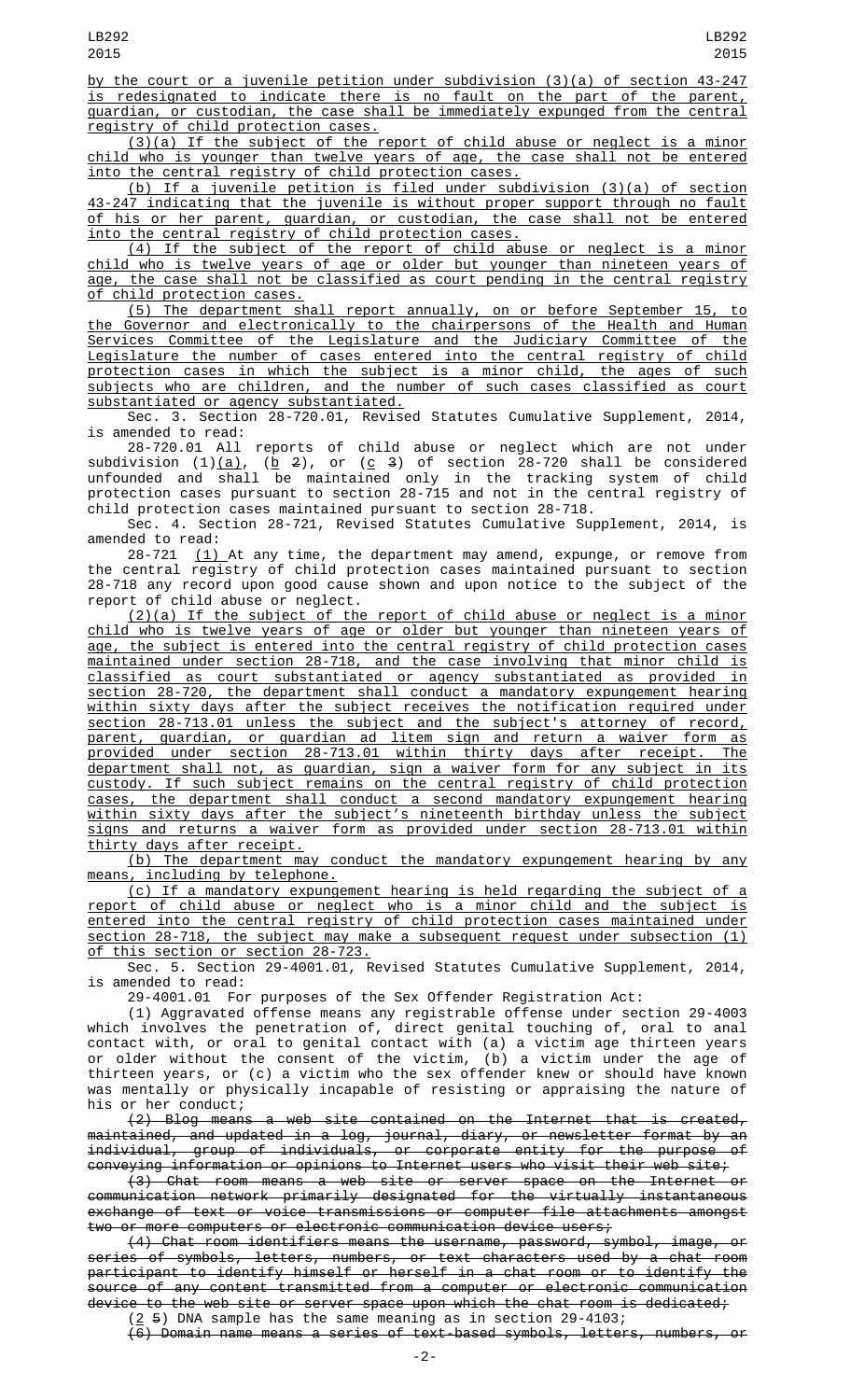LB292 2015

(7) Email means the exchange of electronic text messages and computer file attachments between computers or other electronic communication devices over a communications network, such as a local area computer network or the Internet;

(8) Email address means the string of letters, numbers, and symbols used to specify the source or destination of an email message that is transmitted  $over a$  communication network;

 $(3, 9)$  Habitual living location means any place that an offender may stay for a period of more than three days even though the sex offender maintains a separate permanent address or temporary domicile;

(10) Instant messaging means a direct, dedicated, and private communication service, accessed with a computer or electronic communication device, that enables a user of the service to send and receive virtually instantaneous text transmissions or computer file attachments to other selected users of the service through the Internet or a computer communications network;

(11) Instant messaging identifiers means the username, password, symbol, image, or series of symbols, letters, numbers, images, or text characters used by an instant messaging user to identify their presence to other instant messaging users or the source of any content sent from their computer or electronic communication device to another instant messaging user;

 $(4 12)$  Minor means a person under eighteen years of age;

(13) Social networking web site means a web page or collection of web sites contained on the Internet (a) that enables users or subscribers to create, display, and maintain a profile or Internet domain containing biographical data, personal information, photos, or other types of media, (b) that can be searched, viewed, or accessed by other users or visitors to the web site, with or without the creator's permission, consent, invitation, or authorization, and (c) that may permit some form of communication, such as direct comment on the profile page, instant messaging, or email, between the creator of the profile and users who have viewed or accessed the creator's profile;

(5 14) State DNA Data Base means the data base established pursuant to section 29-4104; and

 $(6, 15)$  Temporary domicile means any place at which the person actually lives or stays for a period of at least three working days.

Sec. 6. Section 29-4006, Revised Statutes Cumulative Supplement, 2014, is amended to read:<br>29-4006 (1)

Registration information required by the Sex Offender Registration Act shall be entered into a data base in a format approved by the sex offender registration and community notification division of the Nebraska State Patrol and shall include, but not be limited to, the following information:

(a) The legal name and all aliases which the person has used or under which the person has been known;

(b) The person's date of birth and any alias dates of birth;

(c) The person's social security number;

(d) The address of each residence at which the person resides, has a temporary domicile, has a habitual living location, or will reside;

(e) The name and address of any place where the person is an employee or will be an employee, including work locations without a single worksite;

(f) The name and address of any place where the person is a student or will be a student;

(g) The license plate number and a description of any vehicle owned or operated by the person and its regular storage location;

(h) The person's motor vehicle operator's license number, including the person's valid motor vehicle operator's license or state identification card submitted for photocopying;

(i) The person's original travel and immigration documents submitted for photocopying;

(j) The person's original professional licenses or certificates submitted for photocopying;

 $(k)$  The person's remote communication device identifiers and addresses, including, but not limited to, all global unique identifiers, serial numbers, Internet protocol addresses, telephone numbers, and account numbers specific to the device;

 $(\underline{k} \pm)$  The person's telephone numbers;

 $(\underline{1} \oplus)$  A physical description of the person;

 $(m \nvert A)$  A digital link to the text of the provision of law defining the criminal offense or offenses for which the person is registered under the act;

 $(n \theta)$  Access to the criminal history of the person, including the date of all arrests and convictions, the status of parole, probation, or supervised release, registration status, and the existence of any outstanding arrest warrants for the person;

 $(\underline{o} \rho)$  A current photograph of the person;

 $(p \ q)$  A set of fingerprints and palm prints of the person; and

 $(q f)$  A DNA sample of the person<u>.</u> <del>; and</del>

(s) All email addresses, instant messaging identifiers, chat room identifiers, global unique identifiers, and other Internet communication identifiers that the person uses or plans to use, all domain names registered by the registrant, and all blogs and Internet sites maintained by the person or to which the person has uploaded any content or posted any messages or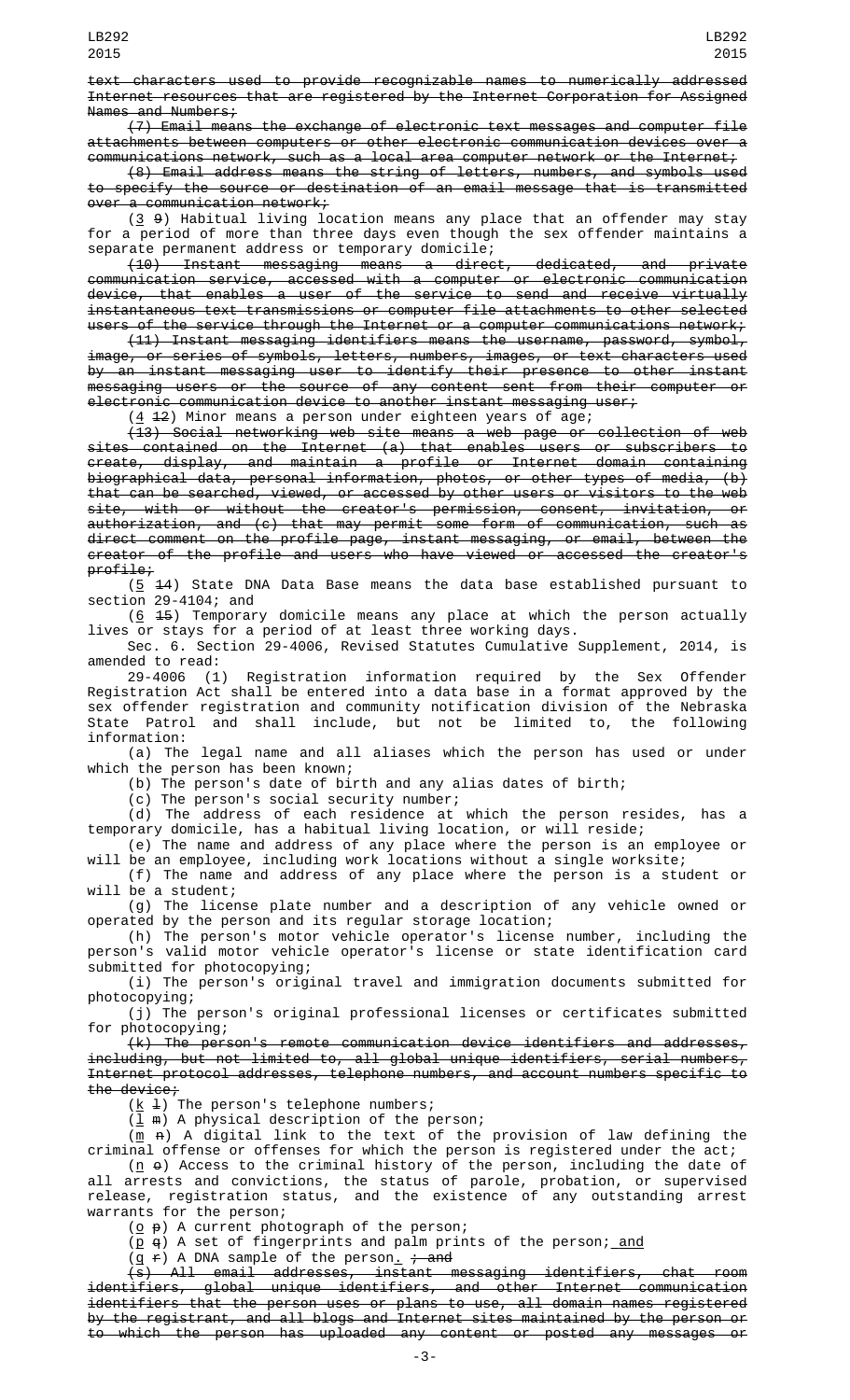## information.

(2) When the person provides any information under subdivision (1)(k) or (s) of this section, the registrant shall sign a consent form, provided by the law enforcement agency receiving this information, authorizing the:

(a) Search of all the computers or electronic communication devices possessed by the person; and

(b) Installation of hardware or software to monitor the person's Internet usage on all the computers or electronic communication devices possessed by the person.

 $(2, 3)$  Except as provided in section 29-4005, the registration information shall be verified as provided in subsections  $(3)$ ,  $(4)$ , <u>and  $(5)$ , and  $(6)$ </u> of this section for the duration of the registration period. The person shall appear in person for such verification at the office of the sheriff of the county in which he or she resides, has a temporary domicile, or is habitually living for purposes of accepting verifications and shall have his or her photograph and fingerprints taken upon request of verification personnel.

 $(3, 4)$  A person required to register under the act for fifteen years shall report every twelve months in the month of his or her birth, in person, to the office of the sheriff of the county in which he or she resides for purposes of accepting verifications, regardless of the original registration month. The sheriff shall submit such verification information to the sex offender registration and community notification division of the Nebraska State Patrol on the day it is received and in a manner prescribed by the Nebraska State Patrol for such purpose.

 $(4, 5)$  A person required to register under the act for twenty-five years shall report, in person, every six months to the office of the sheriff of the county in which he or she resides for purposes of accepting verification. The person shall report, in person, in the month of his or her birth and in the sixth month following the month of his or her birth, regardless of the original registration month. The sheriff shall submit such verification information to the sex offender registration and community notification division of the Nebraska State Patrol on the day it is received and in a manner prescribed by the Nebraska State Patrol for such purpose.

 $(5 6)$  A person required to register under the act for life shall report, in person, every three months to the office of the sheriff of the county in which he or she resides for purposes of accepting verification. The person shall report, in person, in the month of his or her birth and every three months following the month of his or her birth, regardless of the original registration month. The sheriff shall submit such verification information to the sex offender registration and community notification division of the Nebraska State Patrol on the day it is received and in a manner prescribed by the Nebraska State Patrol for such purpose.

 $(6 7)$  The verification form shall be signed by the person required to register under the act and state whether the address last reported to the division is still correct.

 $(7 \t8)$  Upon receipt of registration and confirmation of the registry requirement, the sex offender registration and community notification division of the Nebraska State Patrol shall notify the person by certified mail of his or her registry duration and verification schedule.

 $(8, 9)$  If the person required to register under the act fails to report in person as required in subsection <u>(3), (</u>4), <u>or (</u>5)<del>, or (6)</del> of this section, the person shall be in violation of this section.

 $(9 \t 10)$  If the person required to register under the act falsifies the registration or verification information or form or fails to provide or timely update law enforcement of any of the information required to be provided by the Sex Offender Registration Act, the person shall be in violation of this section.

 $(10 \t 11)$  The verification requirements of a person required to register under the act shall not apply during periods of such person's incarceration or inpatient civil commitment. Verification shall be resumed as soon as such person is placed on any type of supervised release, parole, or probation or outpatient civil commitment or is released from incarceration or civil commitment. Prior to any type of release from incarceration or inpatient civil commitment, the person shall report a change of address, in writing, to the sheriff of the county in which he or she is incarcerated and the sheriff of the county in which he or she resides, has a temporary domicile, or has a habitual living location. The sheriff shall submit the change of address to the sex offender registration and community notification division of the Nebraska State Patrol on the day it is received and in a manner prescribed by the Nebraska State Patrol for such purpose.

 $(11 \t 12)$  Any person required to register under the act shall, in person, inform the sheriff of any legal change in name within three working days after such change and provide a copy of the legal documentation supporting the change in name. The sheriff shall submit the information to the sex offender registration and community notification division of the Nebraska State Patrol, in writing, immediately after receipt of the information and in a manner prescribed by the Nebraska State Patrol for such purpose.

(13) Any person required to register under the Sex Offender Registration Act shall inform the sheriff with whom he or she is required to register of any changes in or additions to such person's list of email addresses, instant messaging identifiers, chat room identifiers, global unique identifiers, and other Internet communication identifiers that the registrant uses or plans to use, all domain names registered by the person, and all blogs and Internet web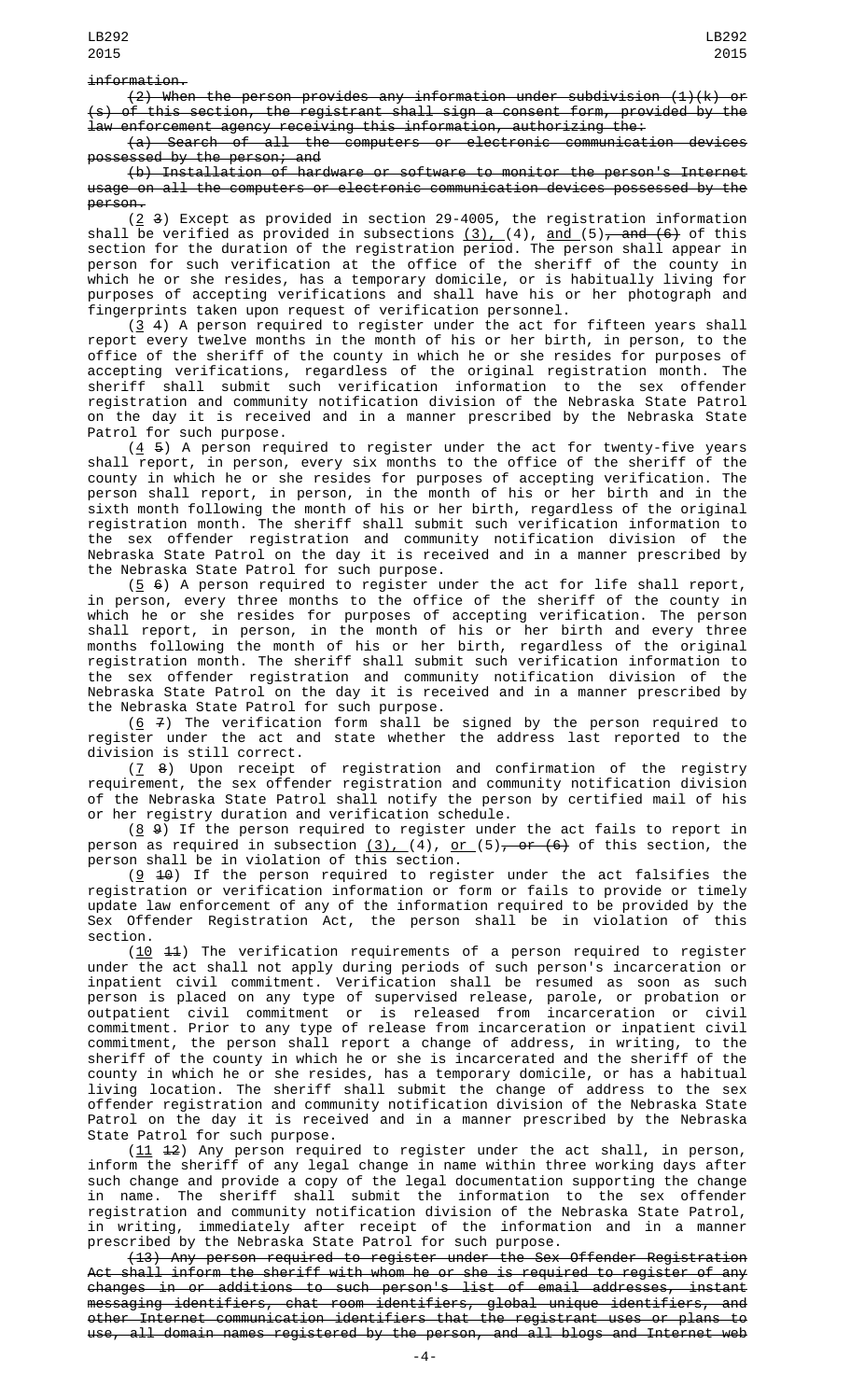sites maintained by the person or to which the person has uploaded any content or posted any messages or information, in writing, by the next working day. The sheriff receiving this updated information shall submit the information to the sex offender registration and community notification division of the Nebraska State Patrol, in writing, by the next working day after receipt of the information.

 $(12 \t 14)$  At any time that a person required to register under the act violates the registry requirements and cannot be located, the registry information shall reflect that the person has absconded, a warrant shall be sought for the person's arrest, and the United States Marshals Service shall be notified.

Sec. 7. Section 29-4007, Revised Statutes Cumulative Supplement, 2014, is amended to read:

29-4007 (1) When sentencing a person convicted of a registrable offense under section 29-4003, the court shall:

(a) Provide written notification of the duty to register under the Sex Offender Registration Act at the time of sentencing to any defendant who has pled guilty or has been found guilty of a registrable offense under section 29-4003. The written notification shall:

(i) Inform the defendant of whether or not he or she is subject to the act, the duration of time he or she will be subject to the act, and that he or she shall report to a location designated by the Nebraska State Patrol for purposes of accepting such registration within three working days after the date of the written notification to register;

(ii) Inform the defendant that if he or she moves to another address within the same county, he or she must report to the county sheriff of the county in which he or she is residing within three working days before his or her move;

(iii) Inform the defendant that if he or she no longer has a residence, temporary domicile, or habitual living location, he or she shall report such change in person to the sheriff of the county in which he or she is located within three working days after such change in residence, temporary domicile, or habitual living location;

(iv) Inform the defendant that if he or she moves to another county in the State of Nebraska, he or she must notify, in person, the county sheriff of the county in which he or she had been last residing, had a temporary domicile, or had a habitual living location and the county sheriff of the county in which he or she is residing, has a temporary domicile, or is habitually living of his or her current address. The notice must be given within three working days before his or her move;

(v) Inform the defendant that if he or she moves to another state, he or she must report, in person, the change of address to the county sheriff of the county in which he or she has been residing, has had a temporary domicile, or has had a habitual living location and must comply with the registration requirements of the state to which he or she is moving. The notice must be given within three working days before his or her move;

(vi) Inform the defendant that he or she shall (A) inform the sheriff of the county in which he or she resides, has a temporary domicile, or is habitually living, in person, of each educational institution at which he or she is employed, carries on a vocation, or attends school, within three working days after such employment or attendance, and (B) notify the sheriff of any change in such employment or attendance status of such person at such educational institution, within three working days;

(vii) Inform the defendant that he or she shall (A) inform the sheriff of the county in which the employment site is located, in person, of the name and address of any place where he or she is or will be an employee, within three working days after such employment, and (B) inform the sheriff of the county in which the employment site is located, in person, of any change in his or her employment;

(viii) Inform the defendant that if he or she goes to another state to work or goes to another state as a student and still resides, has a temporary domicile, or has a habitual living location in this state, he or she must comply with the registration requirements of both states;

(ix) Inform the defendant that fingerprints, palm prints, a DNA sample if not previously collected, and a photograph will be obtained by any registering entity in order to comply with the registration requirements;

 $(x)$  Inform the defendant of registry and verification locations; and

(xi) Inform the defendant of the reduction request requirements, if eligible, under section 29-4005;

(xii) Inform the defendant that he or she must provide a list to all sheriffs with whom he or she must register of all email addresses, instant messaging identifiers, chat room identifiers, global unique identifiers, and other Internet communication identifiers that the defendant uses or plans to use, all domain names registered by the defendant, and all blogs and Internet web sites maintained by the defendant or to which the defendant has uploaded any content or posted any messages or information;

(xiii) Inform the defendant that he or she is required to inform the sheriff with whom he or she is required to register of any changes in or additions to his or her list of email addresses, instant messaging identifiers, chat room identifiers, global unique identifiers, and other Internet communication identifiers that the defendant uses or plans to use, all domain names registered by the defendant, and all blogs and Internet web sites maintained by the defendant or to which the defendant has uploaded any content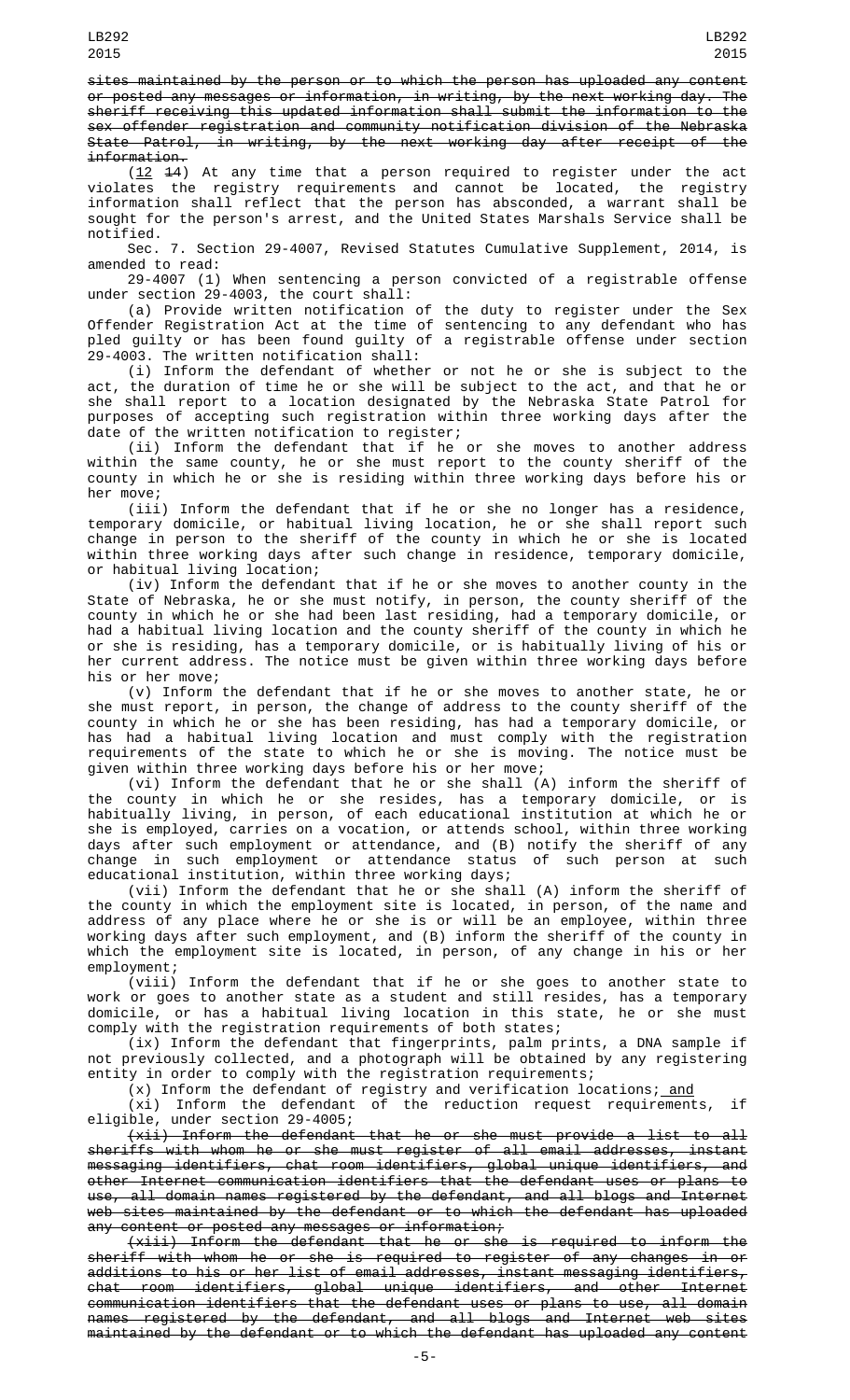or posted any messages or information, in writing, by the next working day after such change or addition; and

(xiv) Inform the defendant that throughout the applicable registration period, if applicable, he or she is prohibited from accessing or using any Internet social networking web site or any instant messaging or chat room service that has the likelihood of allowing the defendant to have contact with any child who is under the age of eighteen years if the defendant has been convicted and is currently being sentenced for:

(A) Kidnapping of a minor pursuant to section 28-313;

 $(B)$  False imprisonment of a minor pursuant to section 28-314 or 28-315;

(C) Sexual assault in the first degree pursuant to subdivision (1)(c) of section 28-319 or sexual assault of a child in the first degree pursuant to section 28-319.01;

(D) Sexual assault of a child in the second or third degree pursuant to  $seti$ on  $28 - 320.01$ ;

(E) Incest of a minor pursuant to section 28-703;

(F) Visual depiction of sexually explicit conduct of a child pursuant to section 28-1463.03 or 28-1463.05;

(G) Knowingly possessing any visual depiction of sexually explicit conduct pursuant to section 28-813.01;

(H) Criminal child enticement pursuant to section 28-311;

(I) Child enticement by means of an electronic communication device pursuant to section 28-320.02;

(J) Enticement by electronic communication device pursuant to section 28-833; or

(K) Any attempt or conspiracy to commit an offense listed in subdivisions (1)(a)(xiv)(A) through (1)(a)(xiv)(J) of this section;

(b) Require the defendant to read and sign a form stating that the duty of the defendant to register under the Sex Offender Registration Act has been explained;

(c) Retain a copy of the written notification signed by the defendant; and (d) Provide a copy of the signed, written notification, the judgment and sentence, the information or amended information, and the journal entry of the court to the county attorney, the defendant, the sex offender registration and community notification division of the Nebraska State Patrol, and the county sheriff of the county in which the defendant resides, has a temporary domicile, or has a habitual living location.

(2) When a person is convicted of a registrable offense under section 29-4003 and is not subject to immediate incarceration upon sentencing, prior to being released by the court, the sentencing court shall ensure that the defendant is registered by a Nebraska State Patrol office or other location designated by the patrol for purposes of accepting registrations.

(3)(a) The Department of Correctional Services or a city or county correctional or jail facility shall provide written notification of the duty to register pursuant to the Sex Offender Registration Act to any person committed to its custody for a registrable offense under section 29-4003 prior to the person's release from incarceration. The written notification shall:

(i) Inform the person of whether or not he or she is subject to the act, the duration of time he or she will be subject to the act, and that he or she shall report to a location designated by the Nebraska State Patrol for purposes of accepting such registration within three working days after the date of the written notification to register;

(ii) Inform the person that if he or she moves to another address within the same county, he or she must report all address changes, in person, to the county sheriff of the county in which he or she has been residing within three working days before his or her move;

(iii) Inform the defendant that if he or she no longer has a residence, temporary domicile, or habitual living location, he or she shall report such change in person to the sheriff of the county in which he or she is located within three working days after such change in residence, temporary domicile, or habitual living location;

(iv) Inform the person that if he or she moves to another county in the State of Nebraska, he or she must notify, in person, the county sheriff of the county in which he or she had been last residing, had a temporary domicile, or had a habitual living location and the county sheriff of the county in which he or she is residing, has a temporary domicile, or is habitually living of his or her current address. The notice must be given within three working days before his or her move;

(v) Inform the person that if he or she moves to another state, he or she must report, in person, the change of address to the county sheriff of the county in which he or she has been residing, has had a temporary domicile, or has been habitually living and must comply with the registration requirements of the state to which he or she is moving. The report must be given within three working days before his or her move;

(vi) Inform the person that he or she shall (A) inform the sheriff of the county in which he or she resides, has a temporary domicile, or is habitually living, in person, of each educational institution at which he or she is employed, carries on a vocation, or attends school, within three working days after such employment or attendance, and (B) notify the sheriff of any change in such employment or attendance status of such person at such educational institution, within three working days after such change;

(vii) Inform the person that he or she shall (A) inform the sheriff of the county in which the employment site is located, in person, of the name and